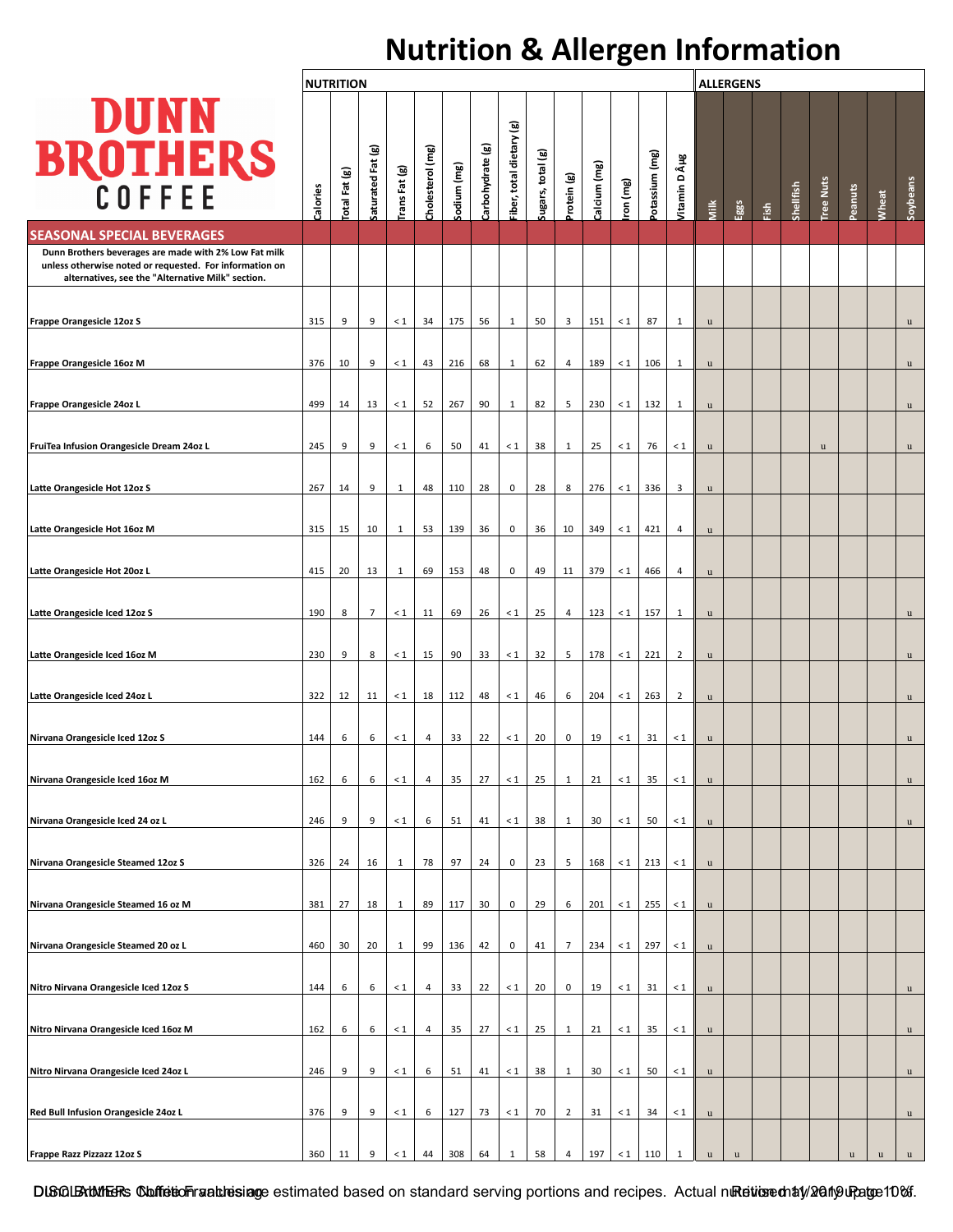## **Nutrition & Allergen Information**

|                                         |          | <b>NUTRITION</b> |                   |               |                  |             |                  |                           |                   |              |              |          | <b>ALLERGENS</b> |                |             |              |      |           |                  |             |             |             |
|-----------------------------------------|----------|------------------|-------------------|---------------|------------------|-------------|------------------|---------------------------|-------------------|--------------|--------------|----------|------------------|----------------|-------------|--------------|------|-----------|------------------|-------------|-------------|-------------|
| <b>DUNN</b><br><b>BROTHERS</b>          | Calories | Total Fat (g)    | Saturated Fat (g) | Trans Fat (g) | Cholesterol (mg) | sodium (mg) | Carbohydrate (g) | ම<br>Fiber, total dietary | Sugars, total (g) | Protein (g)  | Calcium (mg) | ron (mg) | otassium (mg)    | Vitamin D µg   | <b>Milk</b> | Eggs         | daj: | Shellfish | <b>Tree Nuts</b> | Peanuts     | Wheat       | Soybeans    |
|                                         |          |                  |                   |               |                  |             |                  |                           |                   |              |              |          |                  |                |             |              |      |           |                  |             |             |             |
| Frappe Razz Pizzazz 16oz M              | 459      | 12               | 10                | $\leq 1$      | 56               | 391         | 85               | 1                         | 78                | 5            | 249          | $\leq 1$ | 135              | 1              | u           | u            |      |           |                  | $\mathbf u$ | u           | u           |
| Frappe Razz Pizzazz 24oz L              | 568      | 16               | 14                | $\leq 1$      | 68               | 481         | 103              | 1                         | 93                | 6            | 302          | $\leq 1$ | 167              | 1              | u           | u            |      |           |                  | u           | u           | u           |
| Latte Razz Pizzazz Hot 12oz S           | 240      | 12               | $\overline{7}$    | $\leq 1$      | 40               | 164         | 27               | 0                         | 28                | 8            | 272          | $\leq 1$ | 329              | 3              | u           | $\mathbf u$  |      |           |                  | <b>u</b>    | u           | u           |
|                                         |          |                  |                   |               |                  |             |                  |                           |                   |              |              |          |                  |                |             |              |      |           |                  |             |             |             |
| Latte Razz Pizzazz Hot 16oz M           | 288      | 13               | 8                 | $\leq 1$      | 45               | 220         | 35               | 0                         | 35                | 10           | 345          | $\leq 1$ | 415              | 4              | <b>u</b>    | u            |      |           |                  | u           | $\mathbf u$ | u           |
| Latte Razz Pizzazz Hot 20oz L           | 339      | 13               | 8                 | 1             | 47               | 257         | 46               | 0                         | 47                | 10           | 366          | $\leq 1$ | 447              | 4              | u           | $\mathbf u$  |      |           |                  | u           | u           | u           |
| Latte Razz Pizzazz Iced 12oz S          | 187      | 8                | 7                 | $\leq 1$      | 12               | 127         | 25               | $\leq 1$                  | 24                | 4            | 132          | $\leq 1$ | 168              | 1              | u           | $\mathbf u$  |      |           |                  | u           | u           | u           |
|                                         |          |                  |                   |               |                  |             |                  |                           |                   |              |              |          |                  |                |             |              |      |           |                  |             |             |             |
| Latte Razz Pizzazz Iced 16oz M          | 223      | 9                | 8                 | $\leq 1$      | 15               | 173         | 32               | $\leq 1$                  | 31                | 5            | 178          | $\leq 1$ | 221              | $\overline{2}$ | u           | u            |      |           |                  | u           | u           | $\mathbf u$ |
| Latte Razz Pizzazz Iced 24oz L          | 312      | 12               | 11                | $\leq 1$      | 18               | 221         | 46               | $\leq 1$                  | 44                | 6            | 204          | $\leq 1$ | 262              | $\overline{2}$ | $\mathbf u$ | u            |      |           |                  | u           | u           | u           |
| Nirvana Razz Pizzazz Iced 12oz S        | 137      | 6                | 6                 | $\leq 1$      | 4                | 88          | 21               | $\leq 1$                  | 19                | 0            | 19           | $\leq 1$ | 31               | $\leq 1$       | u           | u            |      |           |                  | <b>u</b>    | u           | u           |
| Nirvana Razz Pizzazz Iced 16oz M        | 155      | 6                | 6                 | $\leq 1$      | 4                | 118         | 25               | $\leq 1$                  | 24                | 1            | 21           | $\leq 1$ | 34               | $\leq 1$       | u           | $\mathbf u$  |      |           |                  | u           | $\mathbf u$ | u           |
| Nirvana Razz Pizzazz Iced 24oz L        | 236      | 9                | 9                 | $\leq 1$      | 6                | 161         | 39               | $\leq 1$                  | 37                | 1            | 30           | $\leq 1$ | 50               | $\leq 1$       | u           | $\mathbf{u}$ |      |           |                  | u           | u           | u           |
| Nirvana Razz Pizzazz Steamed 12oz S     | 300      | 21               | 14                | 1             | 71               | 150         | 23               | 0                         | 22                | 5            | 163          | $\leq 1$ | 207              | $\leq 1$       | u           | $\mathbf u$  |      |           |                  | u           | $\mathbf u$ | u           |
| Nirvana Razz Pizzazz Steamed 16oz M     | 354      | 25               | 16                | 1             | 81               | 197         | 29               | 0                         | 28                | 6            | 197          | $\leq 1$ | 249              | $\leq 1$       | u           | $\mathbf u$  |      |           |                  | u           | u           | u           |
| Nirvana Razz Pizzazz Steamed 20oz L     | 434      | 28               | 18                | 1             | 92               | 245         | 42               | 0                         | 40                | 7            | 230          | $\leq 1$ | 290              | $\leq 1$       | u           | $\mathbf u$  |      |           |                  | u           | u           | u           |
| Nitro Nirvana Razz Pizzazz 12oz S       | 139      | 6                | 6                 | $\leq 1$      | 4                | 88          | 21               | $\leq 1$                  | 19                | 1            | 20           | $\leq 1$ | 127              | $\leq 1$       | u           | u            |      |           |                  | u           | u           | u           |
| Nitro Nirvana Razz Pizzazz 16 oz M      | 157      | 6                | 6                 | $\leq 1$      | 4                | 119         | 25               | $\leq 1$                  | 24                | 1            | 23           | $\leq 1$ | 158              | $\leq 1$       | u           | $\mathbf u$  |      |           |                  | u           | u           | u           |
| Nitro Nirvana Razz Pizzazz 24oz L       | 239      | 9                | 9                 | $\leq 1$      | 6                | 162         | 39               | $\leq 1$                  | 37                | $\mathbf{1}$ | 32           | $\leq 1$ | 219              | $\leq 1$       | u           | $\mathbf u$  |      |           |                  | u           | u           | u           |
| Frappe Banana Cream Pie 12oz S          | 1009     | 11               | 9                 | $\leq 1$      | 47               | 249         | 222              | 1                         | 211               | 4            | 197          | $\leq 1$ | 110              | $\mathbf{1}$   | u           |              |      |           |                  |             |             | u           |
| Frappe Banana Cream Pie 16oz M          | 482      | 12               | 10                | $\leq 1$      | 56               | 282         | 87               | 1                         | 79                | 5            | 249          | $\leq 1$ | 135              | 1              | u           |              |      |           |                  |             |             | u           |
| Frappe Banana Cream Pie 24oz L          | 595      | 16               | 14                | $\leq 1$      | 68               | 345         | 105              | 1                         | 95                | 6            | 302          | $\leq 1$ | 167              | 1              | u.          |              |      |           |                  |             |             |             |
| Latte Banana Cream Pie Hot 12oz S       | 250      | 12               | $\overline{7}$    | $\leq 1$      | 40               | 109         | 28               | 0                         | 28                | 8            | 272          | $\leq 1$ | 329              | 3              | u.          |              |      |           |                  |             |             |             |
| Latte Banana Cream Pie Hot 16oz M       | 306      | 13               | 8                 | $\leq 1$      | 45               | 138         | 36               | 0                         | 37                | 10           | 345          | $\leq 1$ | 415              | 4              | u           |              |      |           |                  |             |             |             |
| Latte Banana Cream Pie Hot 20oz L       | 362      | 13               | 8                 | $\mathbf{1}$  | 47               | 148         | 48               | 0                         | 49                | 10           | 366          | $\leq 1$ | 447              | 4              | $\mathbf u$ |              |      |           |                  |             |             |             |
| Latte Banana Cream Pie Iced 12oz S      | 196      | 8                | 7                 | $\leq 1$      | 12               | 73          | 26               | $\leq 1$                  | 25                | 4            | 132          | $\leq 1$ | 168              | 1              | u           |              |      |           |                  |             |             | u           |
| Latte Banana Cream Pie Iced 16oz M      | 241      | 9                | 8                 | $\leq 1$      | 15               | 91          | 34               | $\leq 1$                  | 32                | 5            | 178          | $\leq 1$ | 221              | $\overline{2}$ | $\mathbf u$ |              |      |           |                  |             |             | u           |
| Latte Banana Cream Pie Iced 24oz L      | 335      | 12               | 11                | $\leq 1$      | 18               | 112         | 48               | $\leq 1$                  | 46                | 6            | 204          | $\leq 1$ | 262              | $\overline{2}$ | $\mathbf u$ |              |      |           |                  |             |             | u           |
| Nirvana Banana Cream Pie Iced 12oz S    | 147      | 6                | 6                 | $\leq 1$      | 4                | 33          | 21               | $\leq 1$                  | 20                | 0            | 19           | $\leq 1$ | 31               | $\leq 1$       | u           |              |      |           |                  |             |             | u           |
| Nirvana Banana Cream Pie Iced 16 oz M   | 173      | 6                | 6                 | $\leq 1$      | 4                | 36          | 27               | $\leq 1$                  | 26                | 1            | 21           | $\leq 1$ | 34               | $\leq 1$       | u           |              |      |           |                  |             |             | u           |
| Nirvana Banana Cream Pie Iced 24oz L    | 259      | 9                | 9                 | $\leq 1$      | 6                | 52          | 41               | $\leq 1$                  | 38                | 1            | 30           | $\leq 1$ | 50               | $\leq 1$       | u           |              |      |           |                  |             |             | u           |
| Nirvana Banana Cream Pie Steamed 12oz S | 309      | 21               | 14                | 1             | 71               | 96          | 24               | $\leq 1$                  | 23                | 5            | 163          | $\leq 1$ | 207              | $\leq 1$       | u           |              |      |           |                  |             |             |             |
| Nirvana Banana Cream Pie Steamed 16oz M | 372      | 25               | 16                | 1             | 81               | 116         | 31               | $\leq 1$                  | 30                | 6            | 197          | $\leq 1$ | 249              | $\leq 1$       | u           |              |      |           |                  |             |             |             |
| Nirvana Banana Cream Pie Steamed 20oz L | 457      | 28               | 18                | 1             | 92               | 136         | 43               | $\leq 1$                  | 42                | 7            | 230          | $\leq 1$ | 290              | $\leq 1$       | u           |              |      |           |                  |             |             |             |

DISCLEXUMERs Confetion values age estimated based on standard serving portions and recipes. Actual nutrition edity/2019 up age 120%.